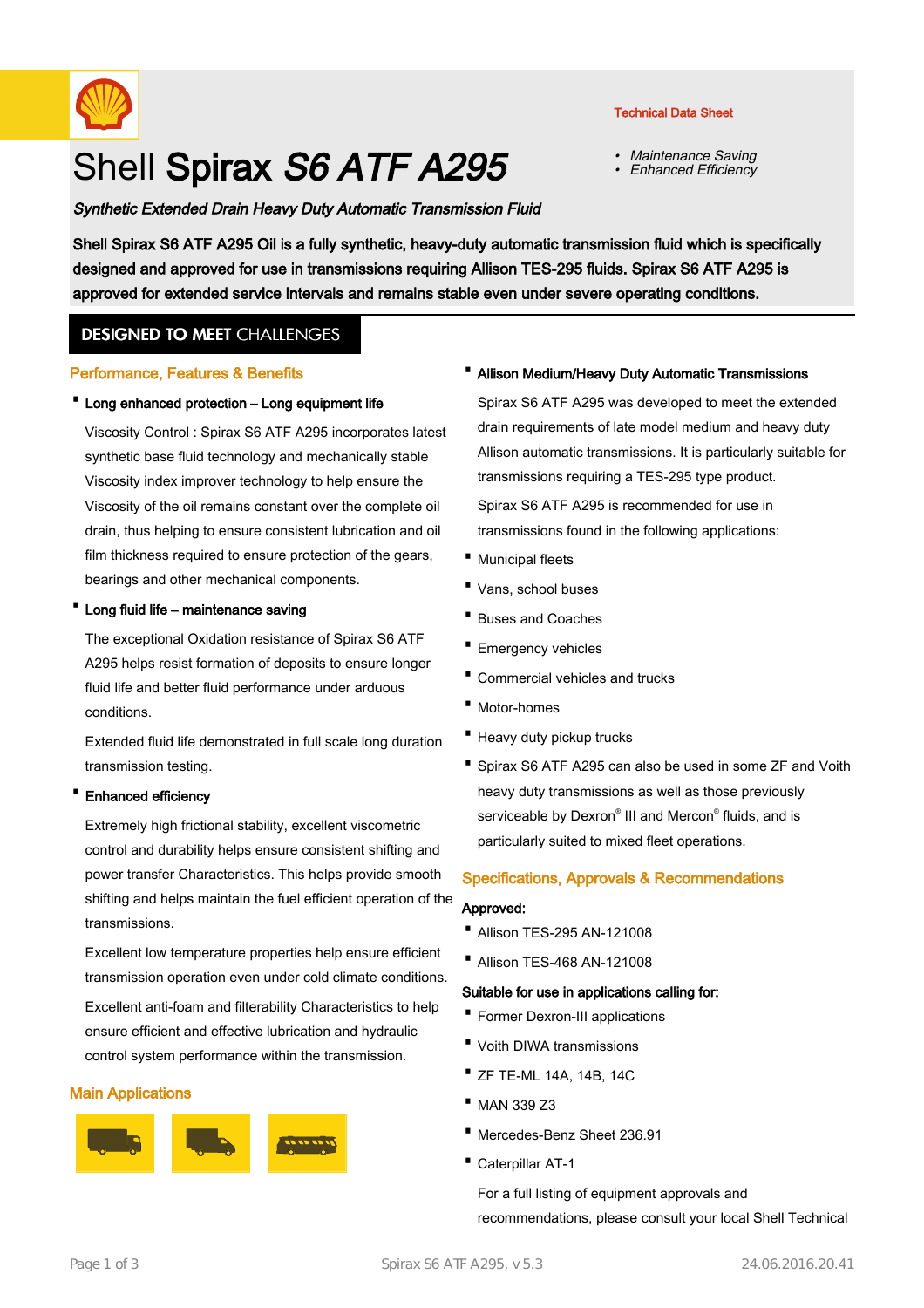Help Desk.